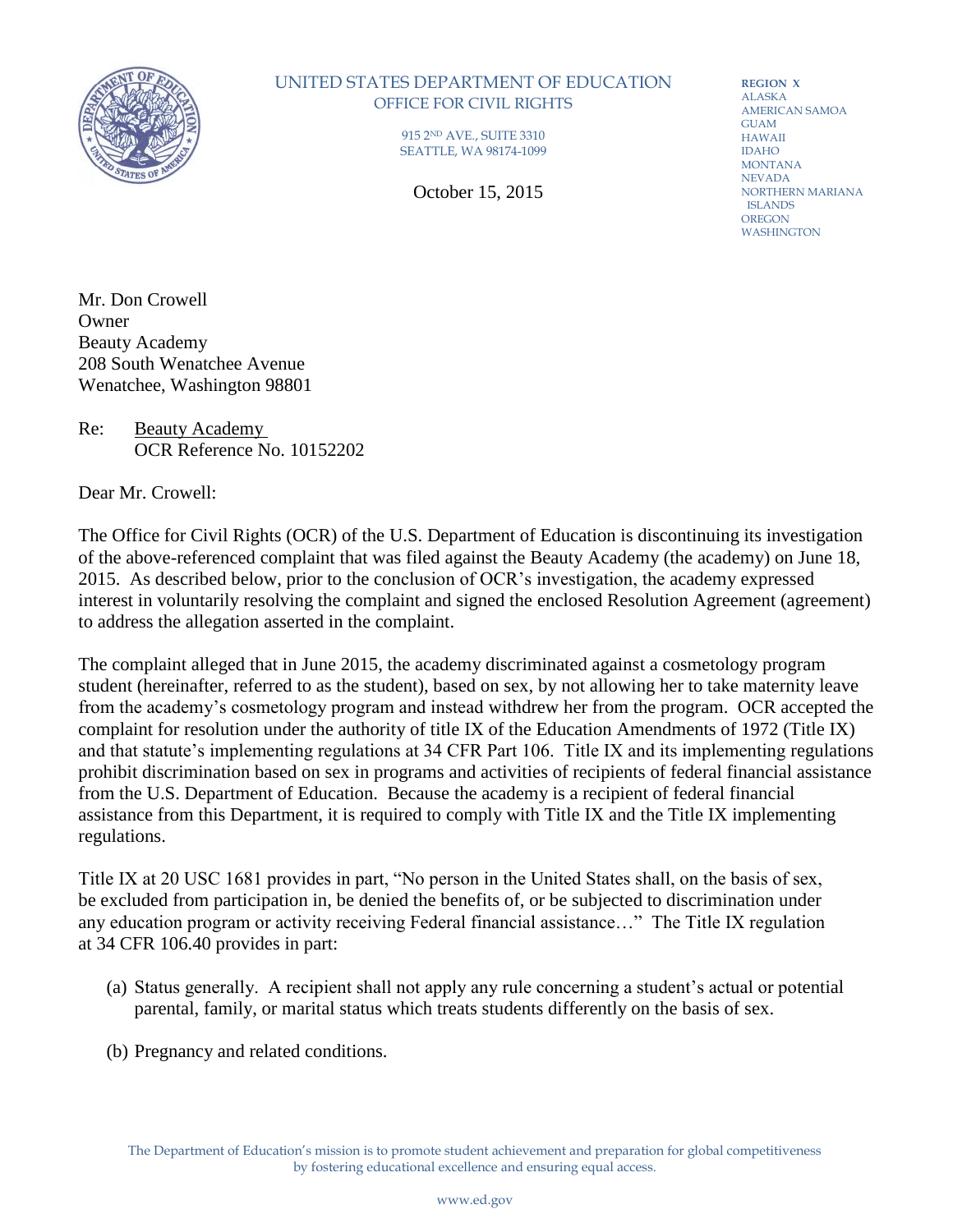## Page 2 – OCR Reference No. 10152202

- (1) A recipient shall not discriminate against any student, or exclude any student from its education program or activity, including any class or extracurricular activity, on the basis of such student's pregnancy, childbirth, false pregnancy, termination of pregnancy or recovery therefrom, unless the student requests voluntarily to participate in a separate portion of the program or activity of the recipient.
- (2) A recipient may require such a student to obtain the certification of a physician that the student is physically and emotionally able to continue participation so long as such a certification is required of all students for other physical or emotional conditions requiring the attention of a physician.
- (5) In the case of a recipient which does not maintain a leave policy for its students, or in the case of a student who does not otherwise qualify for leave under such a policy, a recipient shall treat pregnancy, childbirth, false pregnancy, termination of pregnancy and recovery therefrom as a justification for a leave of absence for so long a period of time as is deemed medically necessary by the student's physician, at the conclusion of which the student shall be reinstated to the status which she held when the leave began.

As of this date, OCR has the following information related to the allegation.

- 1. The student told OCR that she asked the academy for maternity leave for the period of May 22 through October 1, 2015, and provided the academy with her physician's medical certification that the leave was necessary due to her high-risk pregnancy.
- 2. The student provided OCR with her physician's handwritten medical certification dated May 22, 2015. The medical certification states "XXXXXXXXXXXXXXXXXX. She can be expected to return to work/school October 1, 2015."
- 3. The student told OCR that the academy owner denied her maternity leave request and told her she had used up her leave allowance.
- 4. The student provided OCR with two letters sent to her by the academy's director and financial aid administrator, both dated June 15, 2015. The first letter informed the student that the academy was withdrawing her from the cosmetology program due to lack of attendance and requested the student to make an appointment to assist the academy in closing her file. The first letter states, "We realize your inability to attend may be beyond your control, but we do have policies in place that we must follow." The first letter also has a handwritten note that states, "Give us a call and let us know when you have an idea of the month you want to re-enroll." The second letter requested the student to complete exit counseling to select a repayment plan; review deferment, forbearance, and cancellation provisions; review loan consolidation; and review the serious consequences of delinquency and default on student loans.
- 5. The student provided OCR with undated academy attendance and leave policies which do not expressly address maternity leave. The academy told OCR that it has a leave of absence policy but does not have a maternity leave policy.